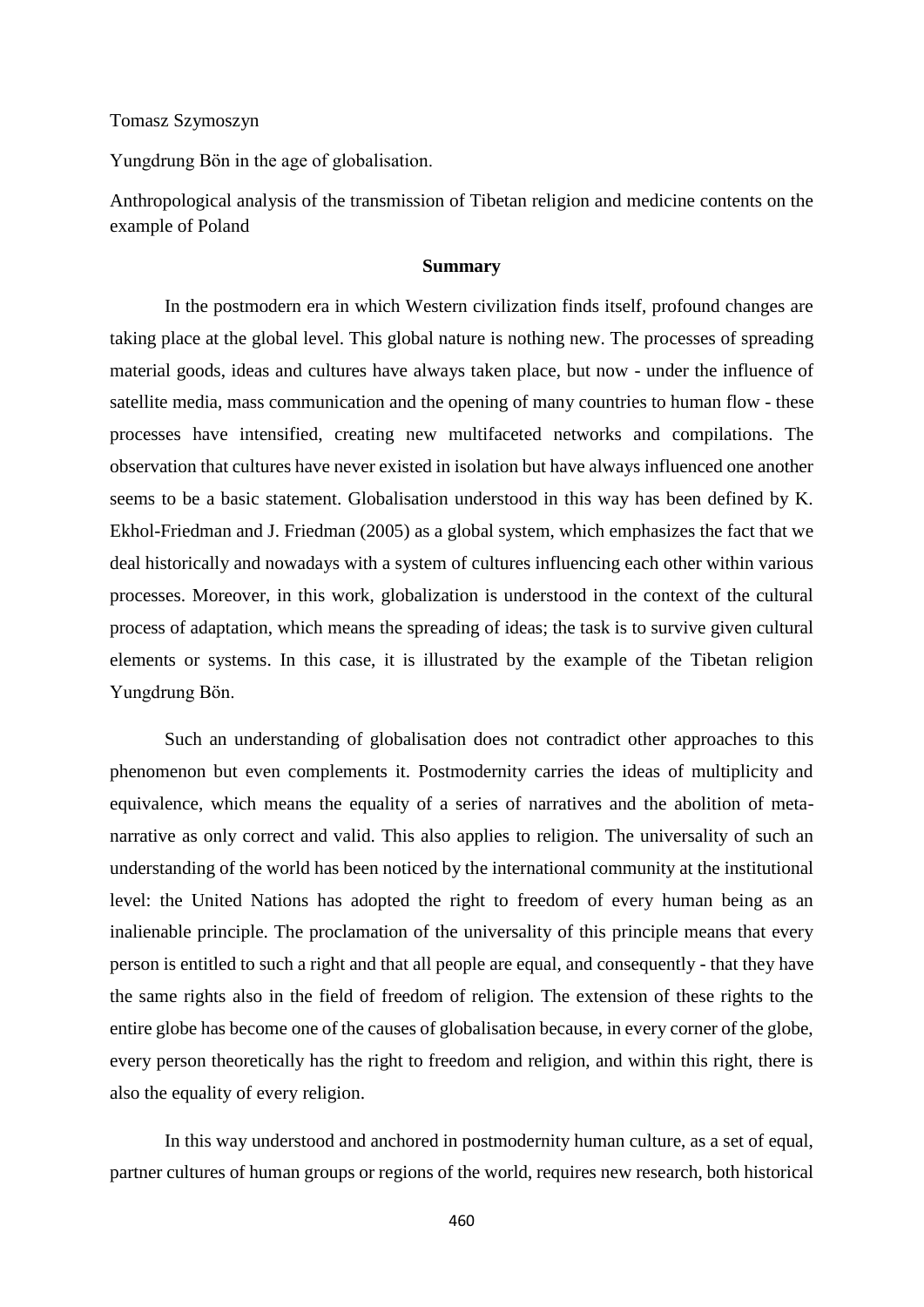and ethnological. Therefore, in my dissertation, I use the phenomenology in van der Leeuw's version to analyse the historical culture and Yungdrung Bön religion, as well as the semiotic definition of culture, which, combined with social constructivism, allows to capture the subtle influence that it has on research. The position of the researcher, on the other hand, always tries to grasp the position of man in the context of current events.

Using Geertz's definition of culture (2005) and Rappaport's (2007) analysis on rituals, I describe the network of meanings related to Yungdrung Bön culture and religion that arises within the global system and the globalisation process in Poland. I take the concept of a network of meanings after Geertz (2005).

Within these networks of meanings, the symbols and signs that appear (including, first of all, the interpretation of the natural state of mind as a symbol of divinity and holiness, and teachings of the religious school too) transform meanings. They have been moved from the original cultural area (Tibet) to the West. Then they have lost their uniqueness and, their original sacredness because under globalisation they have become on a par with symbols coming from other cultures. The globalisation discussed in this work under the concept of all human equality also affects symbols. This is related to the transition from single, dominant meta-narratives in the area of individual cultures to the equality of all narratives. Introduced concepts of gemeinschaft and gesellschaft indicate the differentiation of societies at the global level.

Within the Yungdrung Bön culture, medicine is understood as healing and the phenomenon of medicalisation and it occurs in the West. These two aspects - religious and medical - are used in this work to analyse various historically tangible layers of culture. They also show how this interaction of cultures - the existing and the new one - has taken place and still takes place within the global system. Reaching the network of meanings, I show how this interaction within the postmodern process of globalisation is embedded in the everyday life of an average person. This process of influencing cultures, each time related to the experiences of an ordinary person, allows us to capture the movement that takes place between cultures and how the resulting human experiences allow us to interpret specific phenomena anew.

Describing the way the transmission of the religious worldview takes place within the framework of the globalisation process (the teaching of the Buddhist Yungdrung Bön tradition is the case study here), and presentation of the transformation of this worldview into private religiosity (subjective, internal), are next goals of this work. The religious and medical perspectives adopted in it results from the role played by broadly understood therapies in the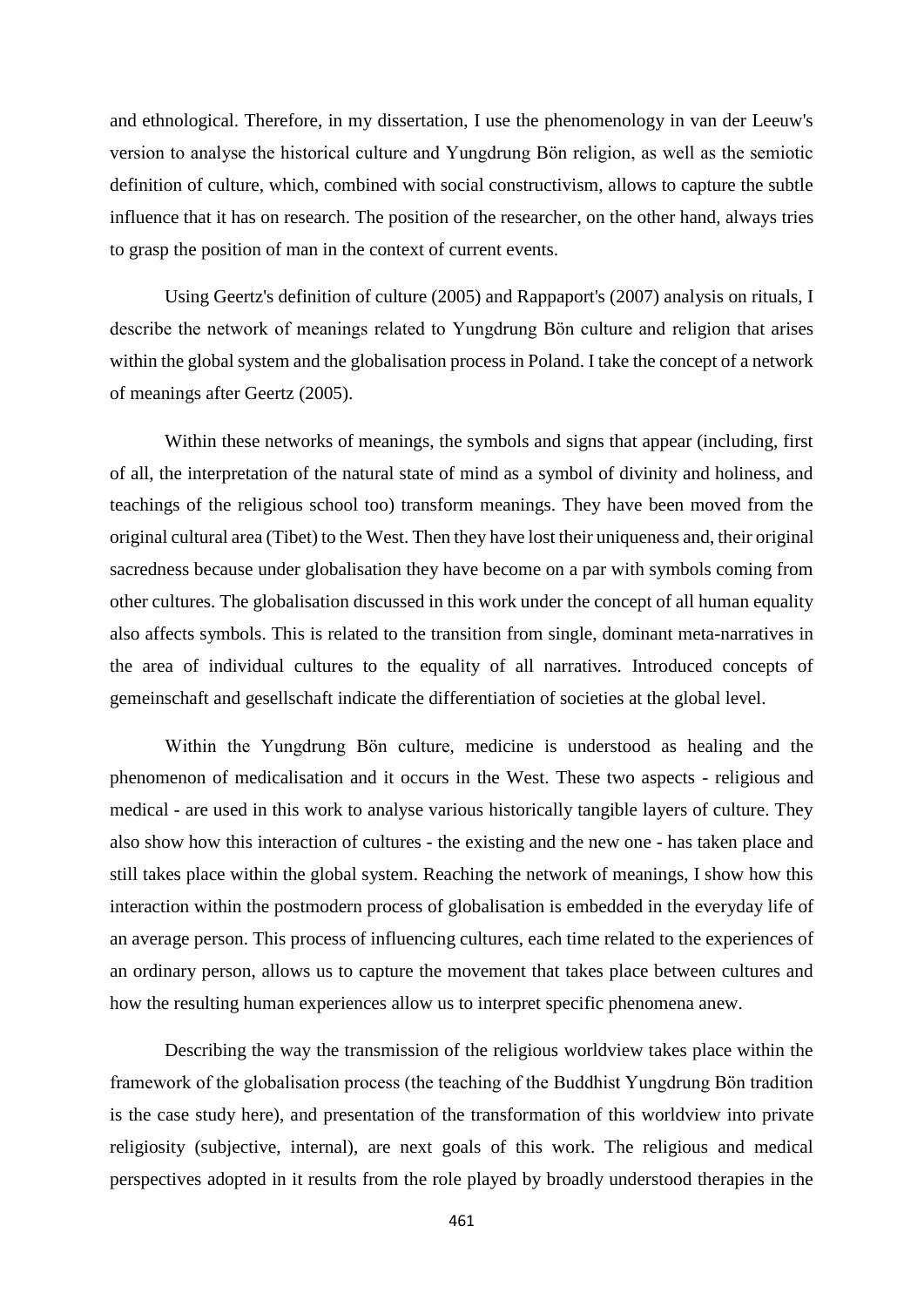Western world. In the case of Yungdrung Bön, we are dealing with traditional teaching, based on religious-therapeutic themes, where therapies in some situations are much more important than religion. In this way, I show how religion originating from the area of Western Tibet and the Western Himalayas, under the influence of historical processes - Western modernisation and globalisation, penetrates Poland, colliding with the world created largely under the influence of the Catholic religion as a strongly institutionalised religion. I show the process of transition from one system to another, the interpenetration of elements of both cultures and religions, their fluidity and often equivalence - depending on the current needs of a person in the situation of illness, treatment and healing. Analysing this particular cultural phenomenon from an anthropological perspective, I consider broader cultural phenomena, such as globalisation of the world, the spread of the idea of the equivalence of each culture, calling it a partnership of cultures, and the penetration of religious ideas and the healing methods, regardless of their origin.

This work consists of nine chapters and eight appendixes constituting the main part of the work. Chapter I provides a framework outline of the area of work, introducing general considerations on postmodernity in the context of philosophy and anthropology.

Chapter II shows the methodological framework of this work. The usage of phenomenology and performance is intended to help in obtaining a description of norms and directives, but also attitudes and behaviours, and the emerging network of meanings. Phenomenology allows for a deeper analysis of both social phenomena and individual experiences at the level of consciousness. The reduction applied in this aspect in the form of bracketing the world of natural beliefs can be distinguished as characteristic moments of change in perception of the world by participants of the Yungdrung Bön meetings. In turn, performance allows for a subtle and deep analysis of the processes taking place within the described community. In this way, both descriptions complement each other, giving the possibility of a broader and more precise understanding of the described phenomena in the fields of medicine and religion.

Phenomenology and hermeneutics, on the other hand, make it possible to consider religion as one of the meaning-creating human activities. Religion justifies its existence by invoking the "Final Sacred Assumptions" and by using canonical and self-referential messages. It, therefore, moves in a closed circle. Using the hermeneutic concept of understanding, I show its character, limitations and creative possibilities in achieving self-awareness.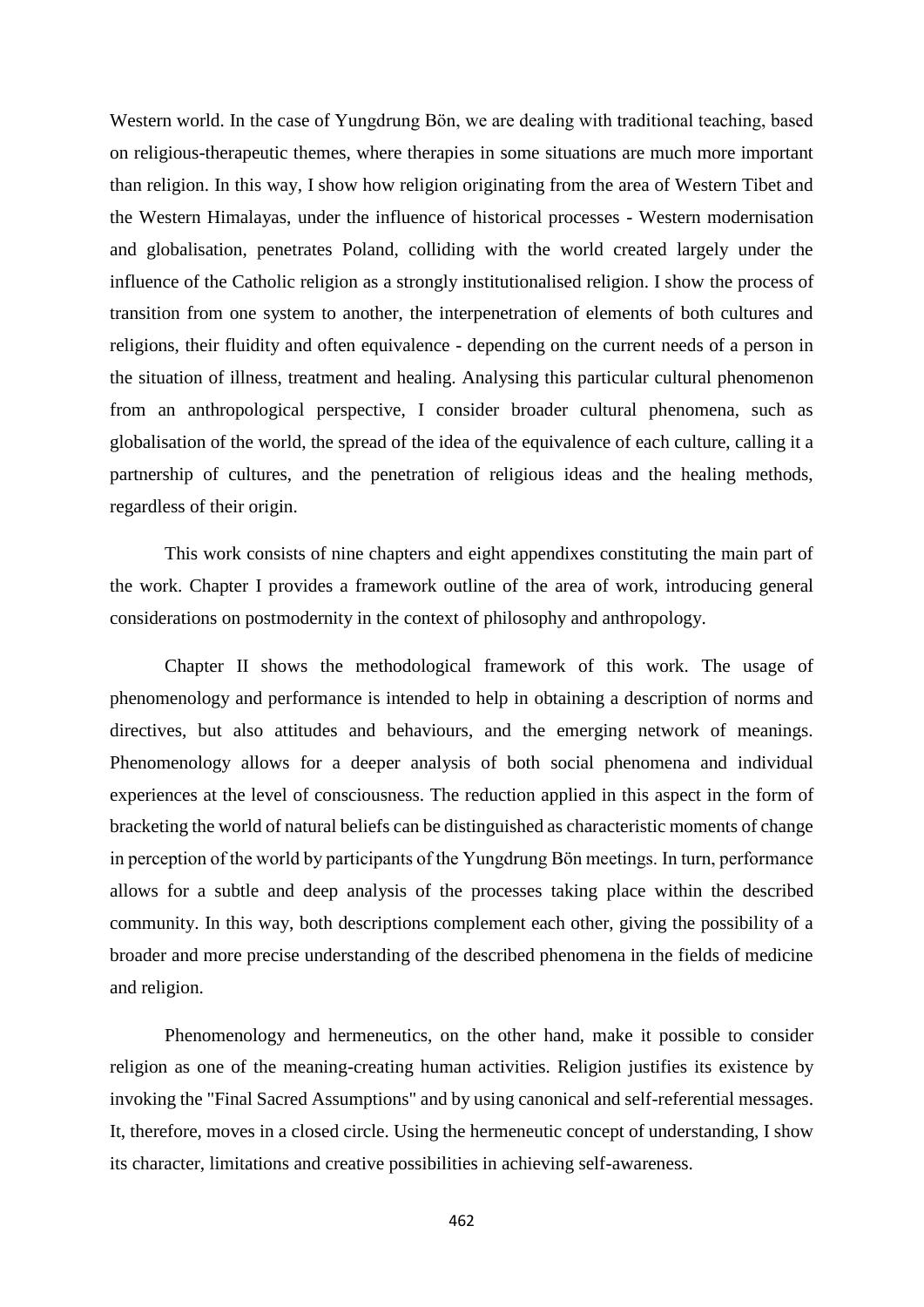The following chapter III is dedicated to Communicative Anthropology and the Concept of Culture. Subjective religiosity and networks of meanings show the importance of the semiotic concept of culture for this work. Following Geertz, taking culture as a network of meanings in which man is suspended, I pay attention to the interactivity of culture situated in the space of references between its members. Culture conceived in this way allows for its examination through manifestations in the form of subjective religiosity. When I talk about globalisation as a transcultural space, in the case of the Yungdrung Bön religion, I indicate its characteristic elements. These elements, apart from the uniform style and content of teaching by competent persons, are based on their network of meanings. Separating them is necessary to achieve the goal of this work: to show how Yungdrung Bön manifests itself in the era of globalisation, what is globalisation in this case, and what an anthropologist studies in connection with the transmission of the content of this religion and medicine. Finding the basis of this transmission, subjective religiosity will also be in the centre of interest of this work because it is this type of religiosity that these contents are transferred to. So in this chapter, I discuss what religiosity is and how it manifests itself. Since signs are the main carrier of religiosity, I discuss the meanings of this concept.

In chapter IV, Globalization in the postmodern world, I analyse different approaches to this phenomenon, focusing in particular on the notion of a global system and the legal dimension of globalisation. In this part, I define globalisation as the process of creating new networks of meanings within transcultural phenomena conducive to the formation of gesellschaft communities, also with the phenomena of contestation or New Age as preceding and supporting the religious content transmission. I also discuss globalisation in the context of phenomenology, I try to use phenomenology to look at globalisation in a new way.

In Chapter V, Religion - Understanding and Self-Awareness, based on constructivism and Rappaport's remarks, I show religion as construction on a subjective level. By avoiding a rigid definition of what religion is, I show how networks of meanings are formed. In the chapters that follow, I show the essential diversity of what is termed "Tibetan Buddhism." The specific identity of Yungdrung Bön is derived from the teachings of Buddha Tonpa Shenrab, distinct from the Tibetan Buddhism of Buddha Sakyamuni, codified in the canon of teachings called "Nine Paths". This school also refers to the culture from the land of Shang Shung in Western Tibet. An important factor in defining own identity is highlighting the periods of the so-called persecution that this religious school suffered from other schools of Tibetan Buddhism. Moreover, considering the religion of Yungdrung Bön from the phenomenological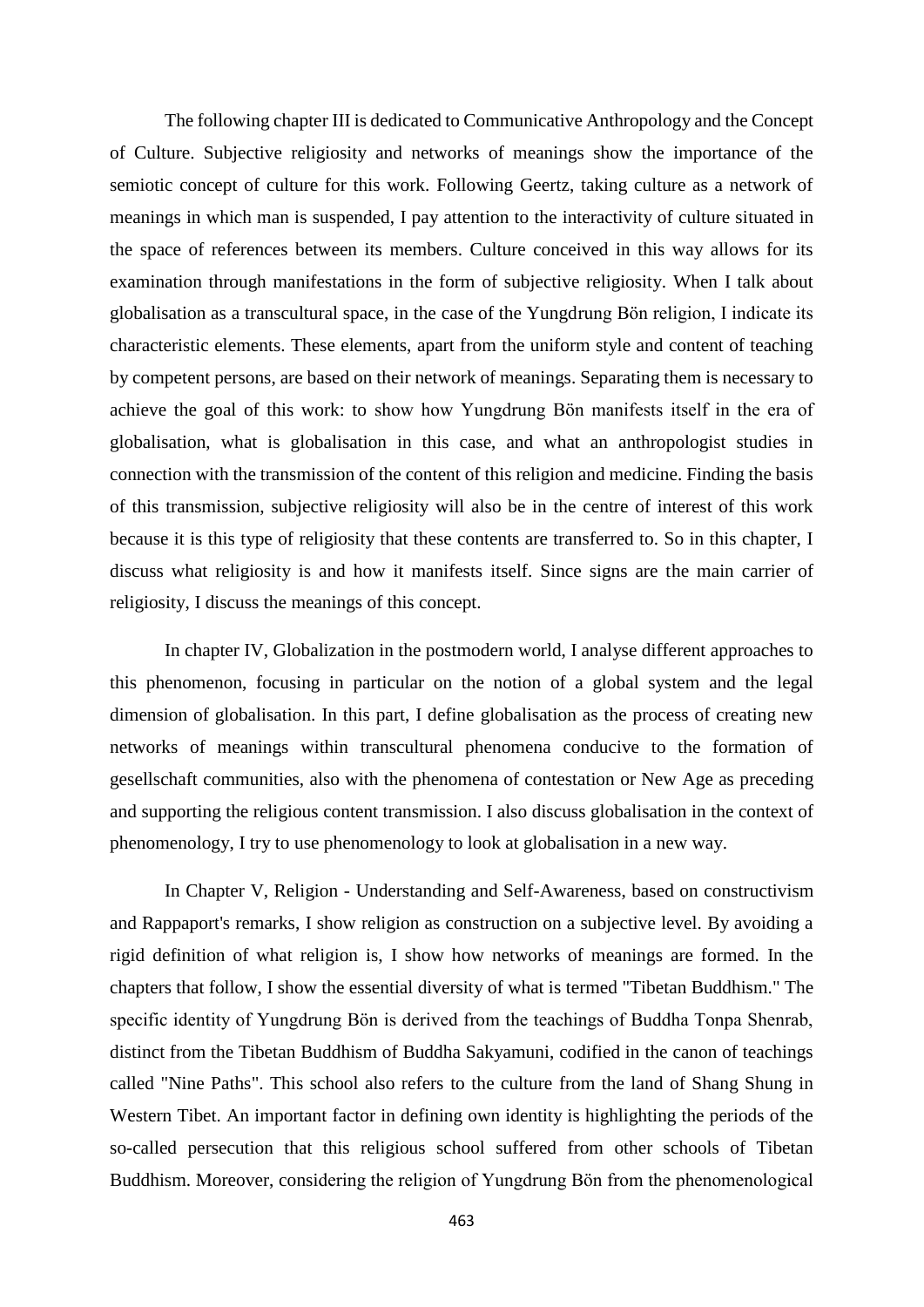perspective, I distinguish its layers, regarding this transmission as a process of its adaptation. The description of the subsequent layers ends with the description of the last, contemporary layer, also being formed in Poland. Analysing the analogies between the religious content of this school and the transpersonal experiences annotated by Grof, I also indicate the elements linking the Yungdrung Bön religion with subjective religiosity.

In turn, Chapter VI Medicine - Healing and Self-Healing - is dedicated to Yungdrung Bön medicine. The introduced distinctions between Traditional Tibetan Medicine (TMT), Tibetan folk medicine and Tibetan tantric-yogic-shamanic medicine are to show this unknown medicine as equal to other varieties. An interesting issue is also the way this medicine has come to the West, including, of course, Poland. I also present here the differences that exist between the traditional Tibetan medicine of the Yungdrung Bön school of other schools of Tibetan Buddhism because the issues we are interested in are specifically intertwined with religious and medical threads. This chapter also deals with two important issues in this matter: treatment and diagnosis from a religious perspective, here Buddhist, but I also raise issues related to subjective religiosity based on divination and signs that are manifestations of this type of religiosity. This analysis also includes issues related to the treatment method that we deal with in the case of the Tibetan ritual-yogic medicine of the Yungdrung Bön school. Undoubtedly, it is a medicine with very ancient roots, based on canonical texts. The terms "to heal ..." are intended to emphasize the variety of issues discussed, and they break the stereotype of thinking about "treatment" as a task assigned only to biomedical doctors. The comparative analyses presented in this chapter are intended to show the essence of the achievements of anthropology and sociology in the field of understanding the concepts of disease and health. Relating them to Tibetan concepts shows us the importance of these concepts in understanding disease, our own and others. The limited biological understanding of disease introduced by biomedicine has resulted in very little or no understanding of the disease where it exists. Thus, the very concept of disease has been identified with the biological processes taking place with the body. Meanwhile, for example, social, professional, family relations, or the very perception of the disease by the patient, in the opinion of the respondents and depositors of the Tibetan culture, play an extremely important role, often fundamental for the biological processes taking place in the body. A very important part of this chapter is subsection VI. 10 Semantic illness network - medical anthropology and five elements. The network of meanings specified therein is intertwined with the network of religious meanings discussed in chapters VIII and IX. Just as religion is an individual construct, so it is the same with the network of medical meanings.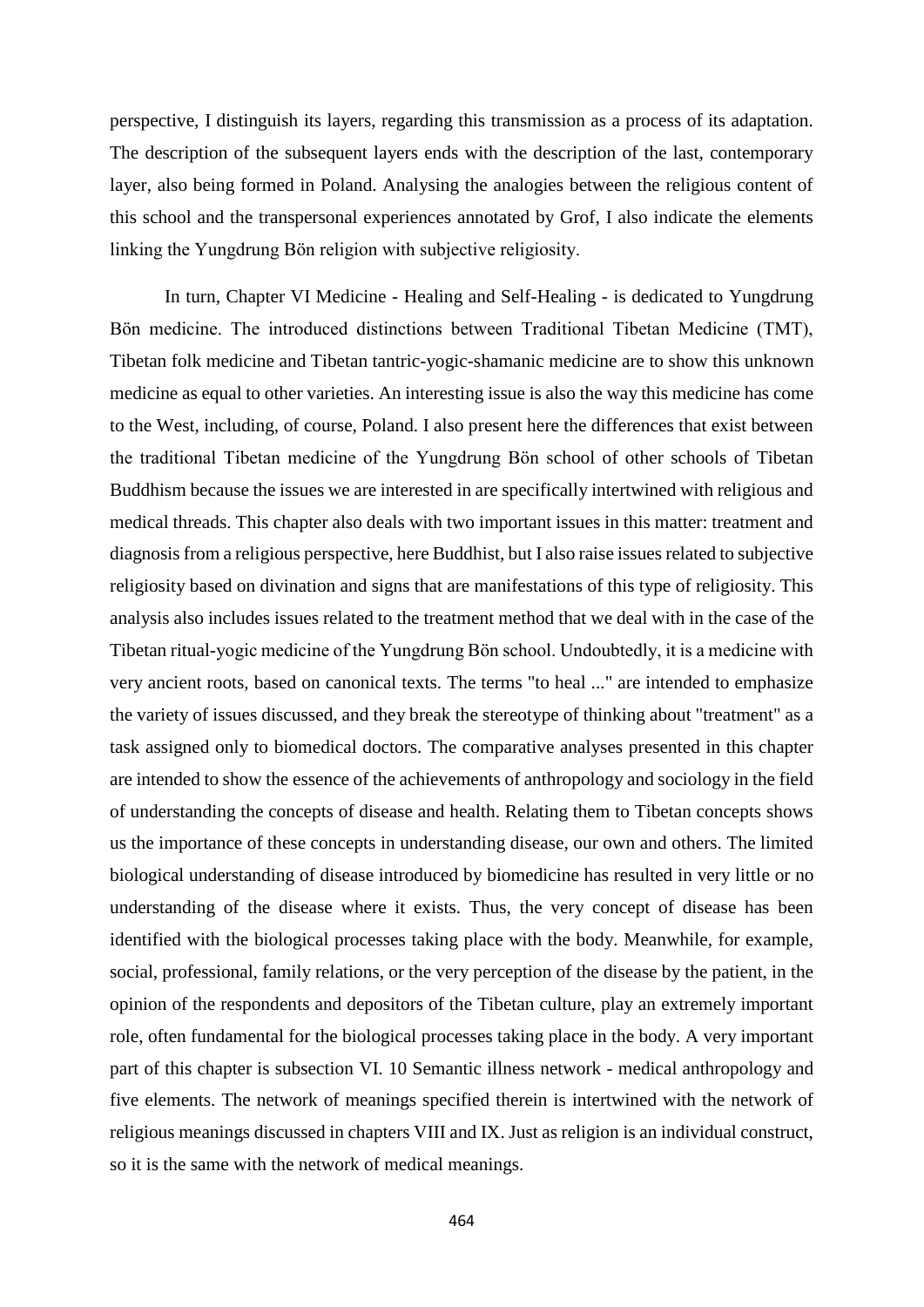Chapter VII, The Philosophy of the Five Elements, is of great importance for the analyses that follow. I describe links between medicine and Dzogchen. Given the importance of this doctrine in Tibetan religion and medicine, Yungdrung Bön is fundamental to understanding many of the issues covered in the remaining chapters. The specificity of teaching by competent persons, healing and self-healing techniques, Tibetan medicine, but also the creation of a network of meanings of the transcultural community, is based on, among others, the idea of the Five Elements. The distinctive meanings derived from the intersection of the concepts of meditation and medicine, to a large extent, would not exist without this theory. It consists of perceiving the world as made of five elements. In this religion, the belief in the fundamental importance of this theory is also contained in the "Final Holy Assumptions" (this is shown in the analyses in Chapter VIII). The chapter mentioned above should be inserted before discussing religion and medicine, but it would disrupt the discourse of these phenomena in the context of globalisation. Not wishing to violate the flow of the argument related to the essential purpose of this work, and taking into account the fact that it would likewise violate the considerations contained in the following sections, I have included it here.

Chapters VIII and IX contain selected examples of field description, autobiographies, interviews, and analysis of retreat teachings. Reaching for various methods of description and analysis is to help in obtaining a "condensed description" and a more detailed definition of the network of meanings. This, in turn, shows how the specifically separate Yungdrung Bön medicine passed on within the emerging transcultural community influences the formation of a network of meanings within it. The analyses contained in these chapters will allow a clearer and deeper understanding of the described cases of diagnosis and treatment, as well as the networks of meanings presented in this book, which are formed in the studied group of participants of Yungdrung Bön retreats and meditation. The term "participates in Yungdrung Bön retreats" was chosen by me on purpose, because the group does not form a coherent and strict structure, despite the existence of at least three associations of this school of Buddhism in Poland. Yes, there is a strict group in the community, but it, like the whole group, undergoes strong personnel changes. In addition, the specificity of Buddhism, in which the master plays the main role (several masters come to Poland every year and each of them has their strict group of students, while the rest of the group shows a high degree of variability) and which is treated as a philosophy rather than a religion that we are dealing with a large diversity among participants of retreats and meditation.